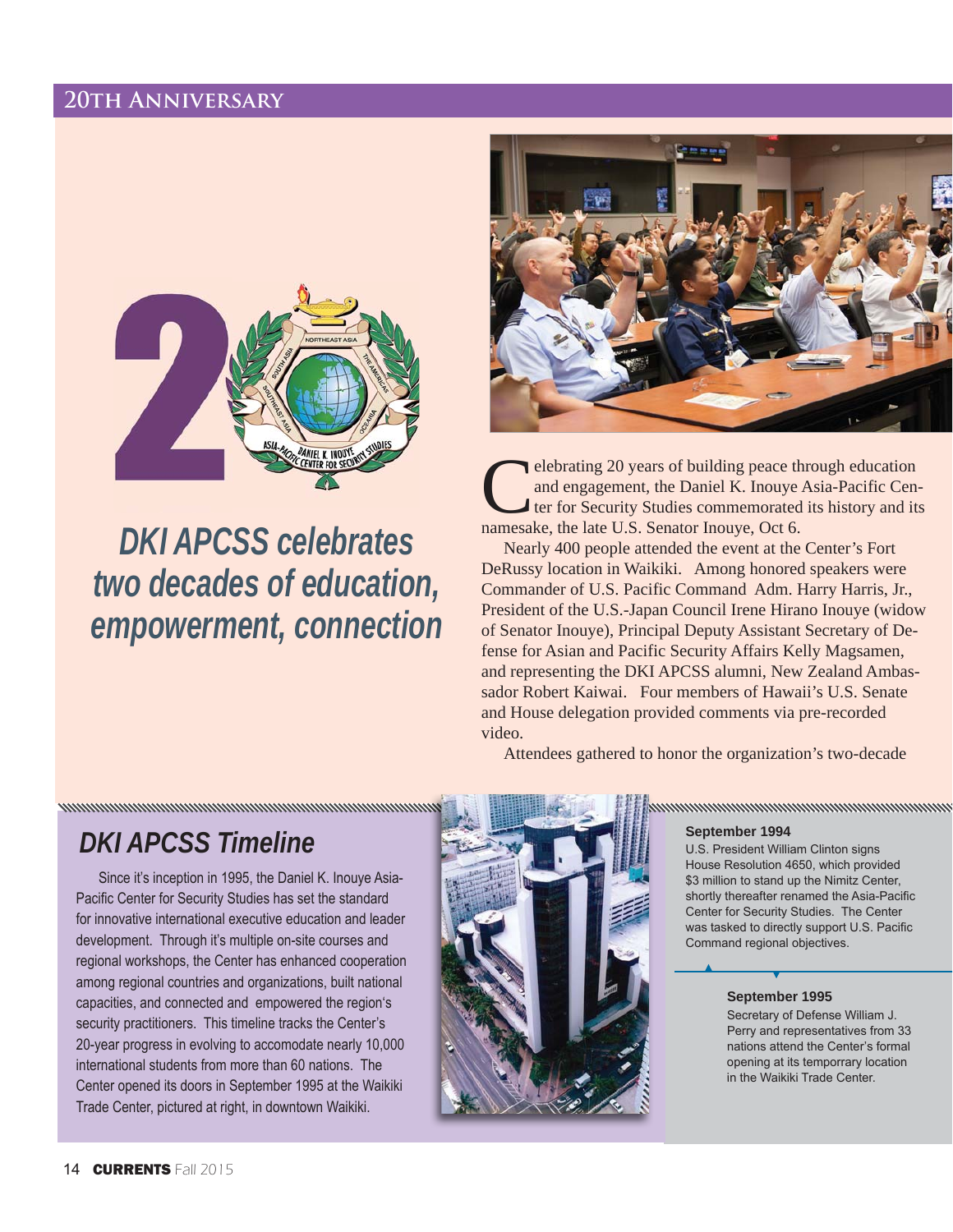

*(Left)* Members of the Advanced Security Cooperation course (ASC 15-2) took part in the Daniel K. Inouve Asia-Pacific Center for Security Studies' 20th Anniversary celebration Oct. 6. Nearly 400 people (right) attended the commemoration, including key civilian and military leaders, many with current and/or historical ties to the Center.

effort to promote multilateral collaboration and problemsolving among Asia-Pacific security practitioners. The Center has engaged nearly 10,000 Fellows from more than 100 nations. Its education and outreach programs have helped nations form enhanced policies and procedures that have led to more effective governance, greater stability and heightened resiliency.

"This was an opportunity to acknowledge the people – past and present – who have made DKI APCSS an extraordinarily effective proponent of good governance and security cooperation," said Center Director Lt. Gen. (Ret) Dan Leaf, adding, "At the same time, we paid tribute to our namesake, Senator Daniel K. Inouye, and his vision for the Center, and reminded ourselves that being in Hawaii is a blessing and tremendous advantage. Twenty years of growth and accomplishment have set the stage for a very bright future."

## *U.S. legislators honor Center's heritage*

U.S. Sen. Brian Schatz added that today's commemoration was a "fitting tribute" to Senator Inouye's legacy. "His vision and work helped to build the Center into the respected institution it is today. He was a strong supporter because he recognized early on that the Asia-Pacific region would be a key to America's security, and that Hawaii was critical to our engagement in the region."

DKI APCSS activities are designed to meet Department of Defense and U.S. Pacific Command strategic objectives for the region. Those objectives center on a more secure, stable and prosperous region as envisioned by Inouye.

*...continued on next page*

#### **September 1995**

APCSS conducts its first workshop in Honolulu. Titled the "Humanitarian Support Operations Conference," the event spotlights, among other topics, international law in emergencies, security skill development, and regional peace operations.

#### **June 1998**

*U.S.-China Security Cooperation in Northeast Asia*: APCSS and the U.S. Institute of Peace invited the China Reform Forum to initiate discussions among American and Chinese scholars, analysts, and policymakers on how U.S.-China relations impact the two Koreas' political situation. Thirty-six people attended, including 10 Chinese representatives.

annum manaman manaman manaman manaman manaman manaman manaman manaman manaman manaman manaman ma

#### **June 2000**



APCSS moves into its permanent home at Fort DeRussy in the heart of Waikiki. The 25,000 square-foot building formerly housed the 9th Army Reserve Command.



#### **September 1996**

APCSS conducts its first Executive Course. Twenty-three Fellows from 12 nations take part in a 12-week curriculum focused at the national policy level on factors that impact regional security.

#### **October 1998**

APCSS conducts its first workshop away from Hawaii. The Center supports the U.S.-Japan Security Relations Conference in Tokyo. Participants discuss Okinawa defense guidelines, the Asian financial crisis and other regional concerns.

#### **August 1999**

The Center stands up the Senior Executive Course, designed to build communities of interest and improve cooperation among senior regional leaders. The course later becomes the Transnational Security Cooperation course.

mcontinued next page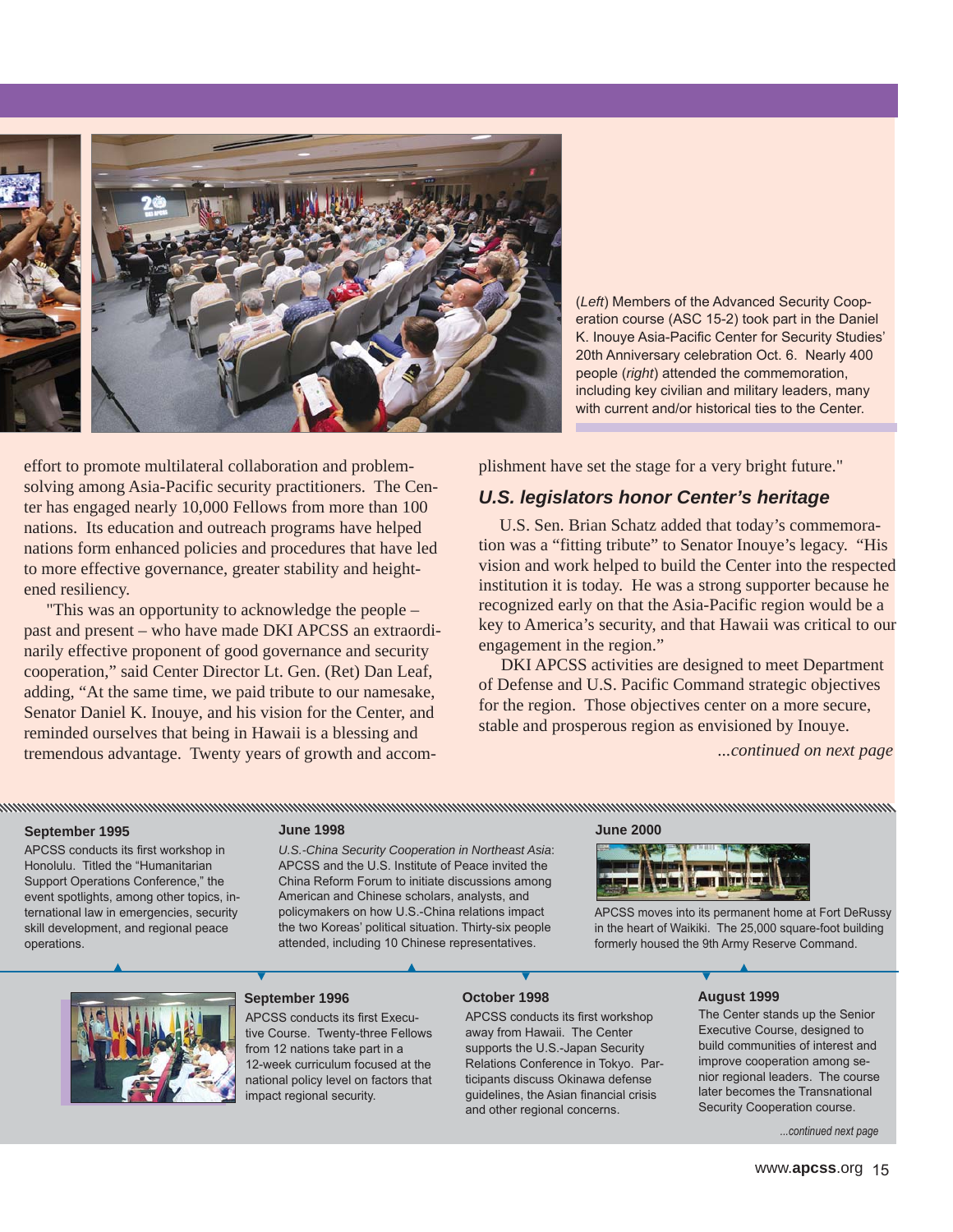# **20th Anniversary**

A sampling of the Center's regional contributions includes development of new national security strategies in Papua New Guinea, the Philippines, and Timor-Leste; implementation of earthquake preparation plans in Nepal and New Zealand; development of strategies to deal with regional biosecurity threats; and improvements in multilateral cooperation throughout the region, even between nations with long-running political and cultural rivalries.

"Since 1995, DKI APCSS has served as a strategic epicenter of learning; it is a proving ground for global security ideas and a catalyst for building international relationships," said U.S. Sen. Mazie Hirono. "Like the man it is named after, it is solutionsdriven…constantly searching for ways to produce successful outcomes regardless of the challenges at hand."

From the floor of the U.S. House of Representatives, U.S. Rep. Mark Takai emphasized the Center's strategic importance.

"As the U.S. shifts its focus to the Asia-Pacific region, the DKI Center is uniquely situated to play a critical role in driving our nation's security policy. As I have witnessed firsthand, the Cen-



Pictured with the newly established DKI APCSS memorial honoring the Center's founder, the late U.S. Sen. Daniel K. Inouye, are (left to right) President of the U.S.-Japan Council Irene Hirano Inouye (Senator Inouye's widow), Commander of U.S. Pacific Command Adm. Harry Harris, Jr., New Zealand Ambassador Robert Kaiwai, Principal Deputy Assistant Secretary of Defense for Asian and Pacific Security Affairs Kelly Magsamen, and DKI APCSS Director Lt. Gen. (Ret) Dan Leaf.

ter is focused on producing results. This will be crucial as we move forward with the rebalance and begin to tackle pressing security related issues."

U.S. Rep. Tulsi Gabbard praised the Center's high-impact outreach.

"Over time, thousands of leaders from around the world have walked through your halls sharing conversations about security concerns within the Asia-Pacific region and how best to work together to solve them. As a

#### **August 2000**

*Transnational Security Threats in Asia: Security* planners characterized transnational threats as key challenges to nation states in the 21st century. APCSS holds a three-day meeting analyzing these threats from sub-regional and issue-based perspectives. Among participants are representatives from Russia, Japan, Thailand and the Philippines.

#### **July 2003**

*Island State Security 2003: "Oceania*  at the Crossroads: Over a three-day period, U.S. and Pacific Island nations participants discuss the residual effect of terrorism on Oceania following the 9/11 attacks and the multinational intervention in the Solomon Islands to restore law and order.

#### **April 2004**

In response to the post-9/11 security environment, APCSS launches the Comprehensive Security Responses to Terrorism course. The course facilitates a broader understanding of terrorism, to include its means and effects.

#### **September 2006**

APCSS begins a series of outreaches to Nepal. which prove highly successful in helping that nation reform its security sector. Over the years, multiple similar workshops in Fiji, Mongolia, Philippines and other regional nations yield significant dividends in terms of building regional security capacity.

### **August 2006**

hensive Crisis Management course.

After the Secretary of Defense identified security, stability, transition and reconstruction (SSTR) operations as a mission area of priority equal to traditional combat, APCSS launches its SSTR course. The program evolves into the Compre-

#### **March 2007**

In order to provide a broad, yet substantial introduction to Asia-Pacific sociopolitical, defense, economic and environmental issues impacting the region's security environment, APCSS launches the Asia-Pacific Orientation Course for primarily U.S. security practitioners.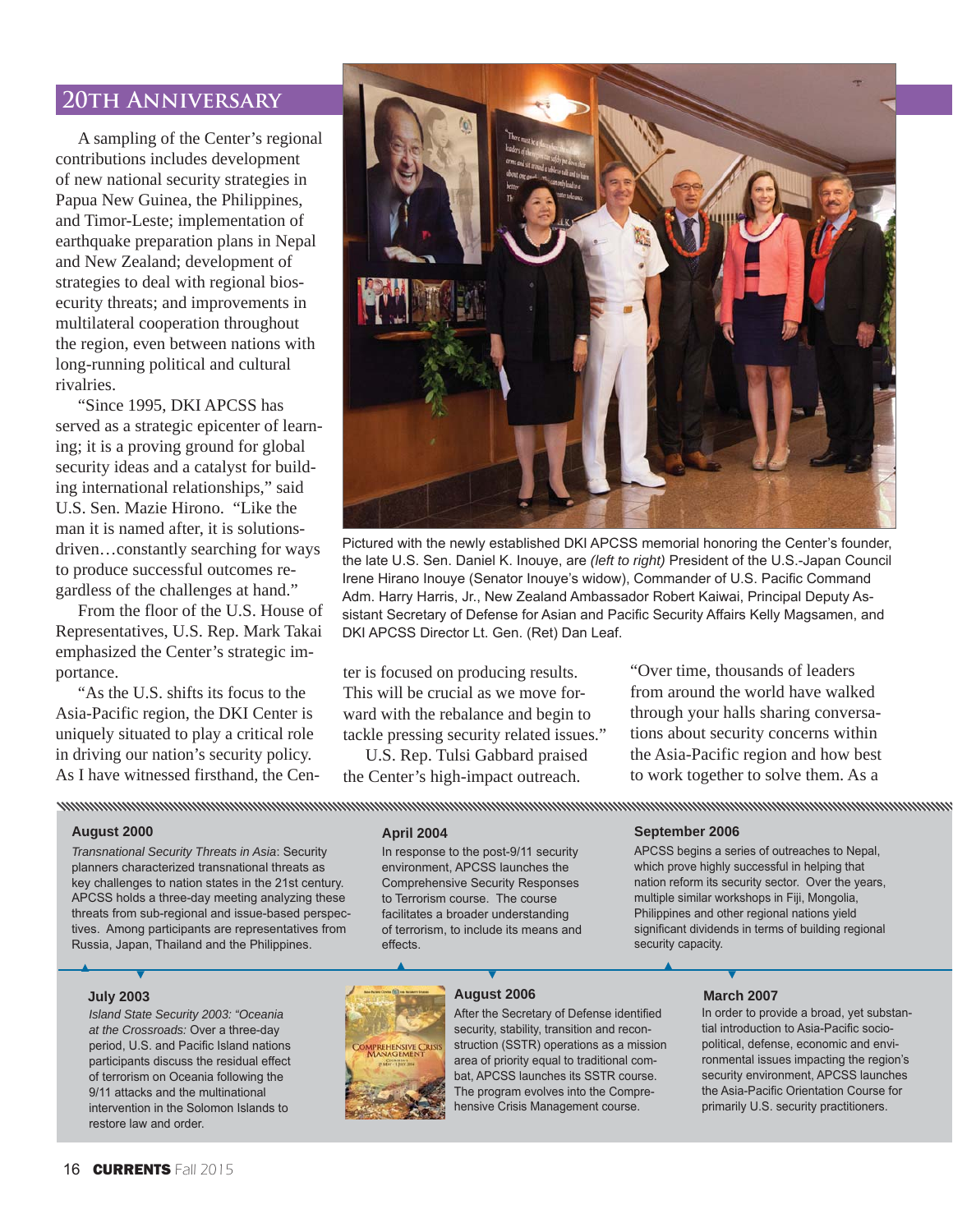result, we've seen evidence time and time again that these same leaders have gone on to bring about solutions to the challenges that exist on the ground."

## *Priorities drive org's evolution*

The Center exists thanks, in large part, to Inouye pursuing a vision. After visiting the Marshall Center in Germany, he advocated for a similar facility in Hawaii — one that would bring the region's security minds together to share ideas and form professional relationships, all in the interest of peace. He introduced legislation to establish the Center in September 1994, and President William Clinton signed it the same year, approving \$3 million for its creation.

A year later, on Sept. 4, 1995, the Asia-Pacific Center for Security Studies stood up in temporary space at the Waikiki Trade Center. The Center's staff conducted the first course — Executive Course 96-1 — in September 1996. Twenty-three Fellows from 12 nations took part in the 12-week curriculum focused on factors impacting regional security at the national policy level.

Twenty years later, the Center has

*"There must be a place where the military leaders of the region can safely put down their arms and sit around a table to talk and to learn about one another. This can only lead to a better understanding and greater tolerance. This is the essence of aloha."*

**- U.S. Senator Daniel K. Inouye**

evolved to address the latest trends in environmental, defense, socioeconomic, cultural and political issues through six core courses and myriad workshops.

As a DoD institution, the Center leverages its education and outreach capacity to support long-term and emerging policy directives identified by DoD and U.S. Pacific Command as they relate primarily to the Asia-Pacific region. DKI APCSS faculty and staff continually analyze the region's security environment, using data gained to tailor its courses and regional workshops to address the latest security issues.

For example, the Center developed its Comprehensive Security Responses to Terrorism course (CSRT) in 2004 to build collaboration among impacted nations in a post-9/11 terrorist environment that is often transnational in nature and can involve international crime syndicates.

DKI APCSS responded in 2005 when the U.S. secretary of defense identifed security, stability, transition and reconstruction operations as a mission area of priority equal to traditional combat.

The Center launched the fourweek SSTR course in 2006 to enable security practitioners to prepare for and respond to disasters and crises more effectively and collaboratively. Two years later, SSTR became the Comprehensive Crisis Management course.

"The priorities of the U.S. government and its combatant commanders change so we will head down a new path with OSD guidance," said Dr. Justin Nankivell, associate dean for academics. "For example, we are currently prioritiz-

*...continued on next page*

#### **June 2008**

*Managing Borders in the Maritime Domain (Southeast Asia)*: Participants from the United States and Southeast Asia outline primary security threats in the region. They address issues, such as trafficking and terrorism, and develop courses of action to improve multinational cooperation on border control.

#### **February 2009**

Faculty task ASC 09-1 participants with the first Fellows Project. The assignment enables students to apply lessons learned in a medium that will allow them to effect positive security-related procedural and policy changes in their respective nations.

#### **November 2010**

*Security and Regional Cooperation in Northeast Asia:* The Center co-hosts this maritime workshop in Vladivostok, Russia. APCSS continues to promote safety, security and sustainability in Asia-Pacific waters through multiple maritime-related events.



The Center begins the Senior Executive Asia-Pacific Orientation Course designed to facilitate discussion of complex security issues among highlevel military and civilian leaders. The first iteration is held in cooperation with the Hawaii Adjutant General.



An APCSS outreach team makes the first of a series of annual visits to Beijing and Shanghai for security dialogues with Chinese scholars. The visits are designed to build strategic trust between the two nations.

#### **December 2010**

*Trilateral HA/DR workshop: Practitioners within* the Japanese, Korean, and U.S. security sectors take part in a trilateral humanitarian assistance/ disaster relief workshop designed to improve and expand coordination between the three nations during crises. Participants address practical ways to improve information sharing.

...continued next page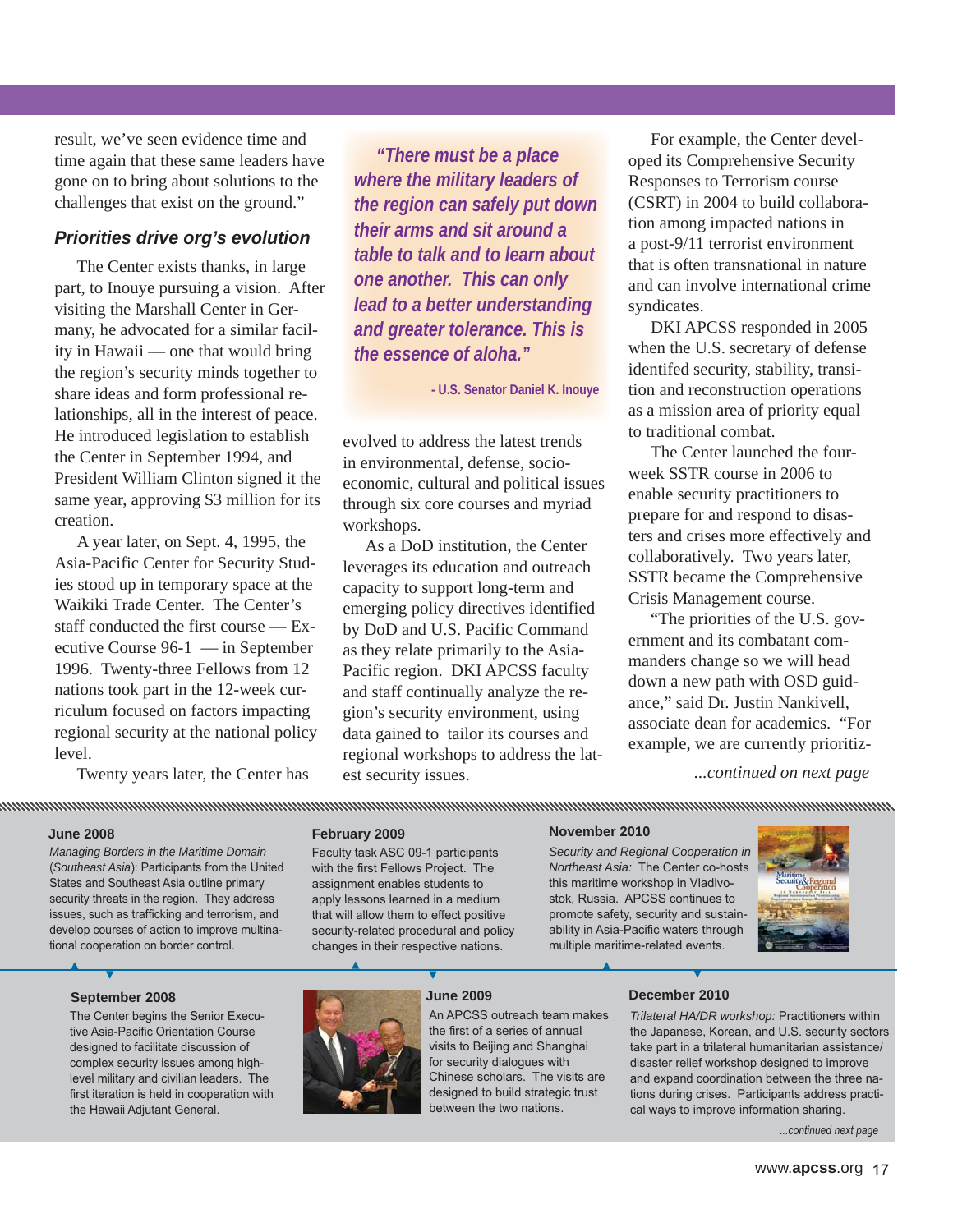# **20th Anniversary**

# *Impacts...*

A U.S. State Department official recently observed first-hand *the devastation in Nepal caused by the April 25 earthquake. She noted that humanitarian aid efforts were enhanced by logistical cooperation between the United States and India. In a letter to U.S. Air Force Lt. Gen. (Ret) Dan Leaf, she wrote "Our coopera tion — which is so critical at times like these — was exemplary, and I wanted to thank you for the crucial role played by APCSS in facilitating this coordination. By hosting the HA/DR tabletop exercise last May, you and your team directly helped build the necessary foundations of trust and confidence between our two governments that allowed us to effectively assist earthquake sur vivors."*

*Nishal Biswal U.S. Assistant Secretary of State for South and Central Asian Affairs*

*"On a practical level, the knowledge and experience gained at APCSS has played an important role in my job as a director of information and analytic service of the National Security Council. Together with other APCSS alumni, we have been able to develop a new edition of the National Security Concept of Mongolia, and <i>our parliament has ratified the concept. APCSS also helped us plan Mongolia's security sector development.*

> *Dr. Tserem Davaador ASC 09-2*

*"Probably the biggest attribute we have today is that we've Loogier instilled a trust and confidence in nearly 10,000 people that DKI APCSS is an organization they can depend on not only to educate them, but also inspire them, to give the support they need to ad vance security, not only in their own country, but in the region."*

> *Richard Sears Dean of Admissions & Business Operations*

ing several areas of paramount importance in the region; among them are security sector development and modern civil relations, maritime security, institution building, and humanitarian assistance and disaster recovery."

Nankivell said faculty also carefully consider the needs of Fellows when making curriculum adjustments. As changes progress, the Center remains focused on the driving principles of transparency, mutual respect and inclusion.

## *Spotlighting Center's vital mission*

The ability to evolve is critical in a region with a security environment that Commander of U.S. Pacific Command Adm. Harry Harris, Jr., said is as "complex as it's ever been."

Fellow commemoration speaker and Department of Defense official Kelly Magsamen agreed.

"The regional security environment is changing. Defense spending is rising among key powers, opaque military modernization is ongoing, there are contested maritime and territorial claims, and non-traditional threats — such as weapons proliferation, piracy and natural disasters — pose significant challenges to the Asia-Pacific and the United States."

She noted, however, they also offer opportunities for collaboration.

"Opportunities (in the region) allow us to collaborate on issues ranging from humanitarian assistance to maritime security (and) counterterrorism in order to help manage tensions and prevent conflict. And there's no place better suited to help maximize these opportunities than DKI APCSS," said Magsamen, principal deputy assistant secretary of de-

# *Regional engagements*

Workshops and dialogues take place throughout the Asia-Pacific region and are designed to establish conditions that enable nations to build security capacity while solving problems that are often transnational in nature. Since 2006, the Center has conducted events tailored to meet the evolving security needs of governments in the region and focused on achieving tangible outcomes. This timeline of DKI APCSS' history includes a representative sampling of the hundreds of engagements either hosted or supported by DKI APCSS.

*Northeast and Central Asia Transnational Security Challenges...:* The workshop served as a "mini-CSRT" to further information sharing and collaboration on security threats that often cross national borders and are driven by globalization and technology.

### **May 2011 August 2012**

APCSS opens its new wing, Maluhia Hall. The project adds 10,000 square feet of space, providing six additional seminar rooms, an information technology booth, and a lecture hall.



#### **June 2012**

Eight Pacific Islands women take part in the inaugural Women, Peace and Security project during ASC 12-1. In support of the U.S. National Action Plan on WPS, APCSS seeks to foster an inclusive security sector through increased participation of women in its education and workshop programs.

#### **March 2013**

*Building an Effective Security Sector Through Inclu*sion: The workshop provided 39 participants from nine nations an opportunity to understand and articulate the case for increasing inclusion of women as vital to improving the security sector. Participants determined that countries with inclusive national security institutions validated the utility of the approach.